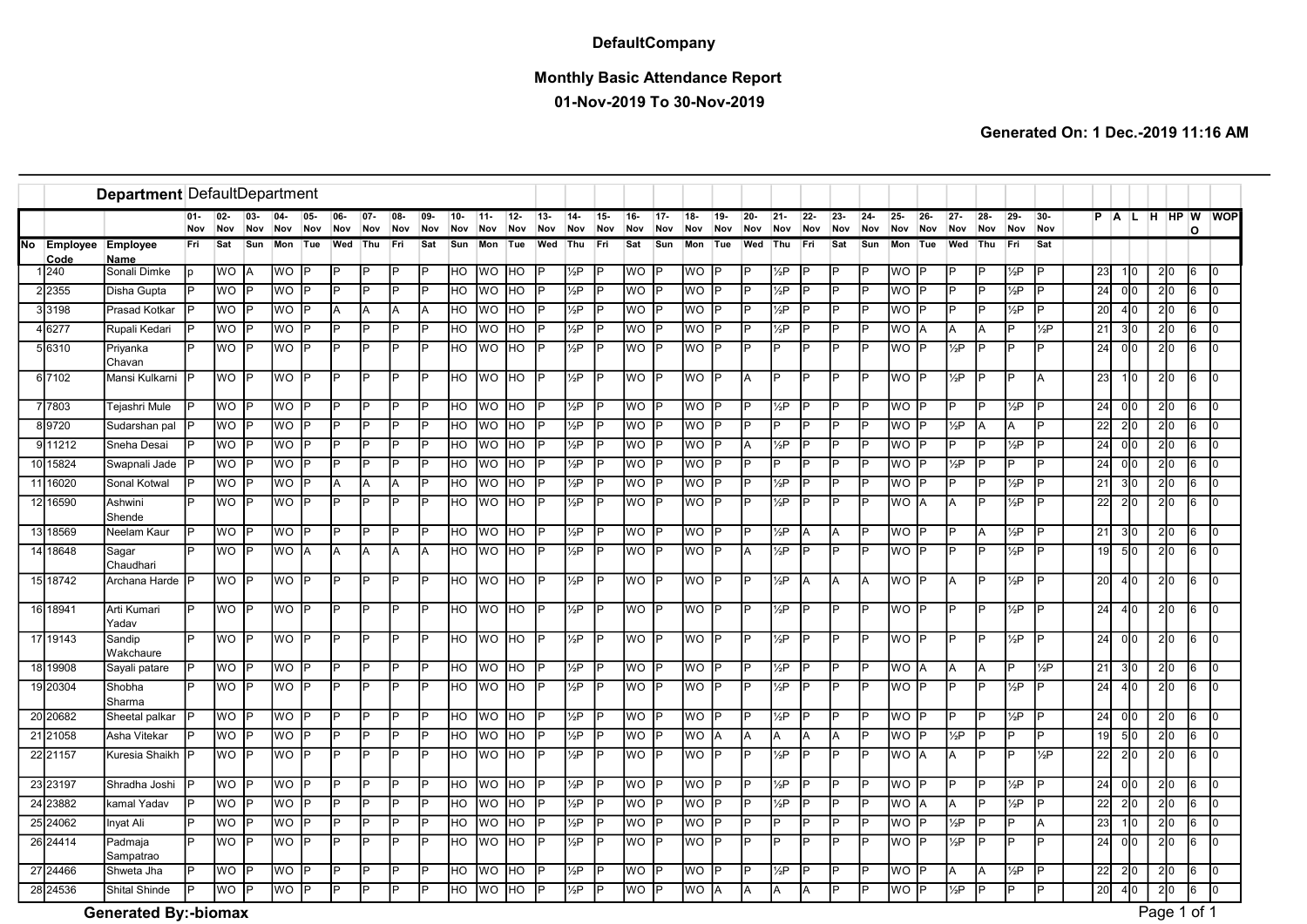| 29 24727  | Poonam                  | P  | lwo.        |           | <b>WO</b> |     |     |     |                |     | HO                      | lwo.          | <b>IHO</b> |     | $\frac{1}{2}P$ |           | <b>WO</b> |           | WO.       |           |                |                   |     |          |     | WO              |    | ½Р             |     |                   |                | 23              | 110. | 210 | 16 |                |
|-----------|-------------------------|----|-------------|-----------|-----------|-----|-----|-----|----------------|-----|-------------------------|---------------|------------|-----|----------------|-----------|-----------|-----------|-----------|-----------|----------------|-------------------|-----|----------|-----|-----------------|----|----------------|-----|-------------------|----------------|-----------------|------|-----|----|----------------|
| 30 24876  | Deshmukh<br>Asha Hegade |    | <b>WO</b>   | IP        | WO.       | Þ   | P   | IP. | D              |     | lнo                     | <b>WO</b>     | <b>IHO</b> |     | $\frac{1}{2}P$ | P         | <b>WO</b> | IP.       | WO        | IP        | IP.            | 1⁄2Р              | P   |          |     | <b>WO</b>       | ΙA | IA.            |     | 1⁄2P              | IP             | 22              | 2 0  | 2 0 | l6 | 0              |
| 31 26307  | Kshitija                | IP | lwo.        |           | WO.       | ΙA  | IA. | ΙA  | A              |     | HO                      | <b>WO</b>     | <b>IHO</b> |     | $\frac{1}{2}P$ |           | <b>WO</b> |           | WO        | <b>P</b>  | <b>IP</b>      | $\frac{1}{2}P$    | P   | <b>P</b> |     | WO P            |    | IP.            | D   | Þ                 | $\frac{1}{2}P$ | 18              | 610  | 2 0 | l6 |                |
|           | Angaluri                |    |             |           |           |     |     |     |                |     |                         |               |            |     |                |           |           |           |           |           |                |                   |     |          |     |                 |    |                |     |                   |                |                 |      |     |    |                |
| 32 26375  | Nutan Bangar            | P  | <b>WO</b>   |           | <b>WO</b> |     | P   | IP. | P              |     | HO                      | <b>WO</b>     | <b>HO</b>  |     | $\frac{1}{2}P$ |           | <b>WO</b> |           | WO        |           | IP.            | $\frac{1}{2}P$    | A   | A        |     | WO A            |    | IA.            |     | 1⁄2Р              | IP             | 19              | 510  | 2 0 | 16 | $\mathbf{0}$   |
| 33 29946  | Smita Jadhav            |    | <b>WO</b>   |           | <b>WO</b> |     | ΙA  | ΙA  | A              |     | HO                      | <b>WO</b>     | <b>HO</b>  |     | $\frac{1}{2}P$ |           | <b>WO</b> |           | <b>WO</b> | IP        | IP.            | P                 | P   | Þ        | l P | WO P            |    | $\frac{1}{2}P$ | D   | P                 | P              | 20              | 4 0  | 2 0 | l6 | $\Omega$       |
| 34 30 640 | Deepali<br>Bhadange     |    | <b>WO</b>   |           | <b>WO</b> | P   | P   | IP. | P              |     | HO                      | <b>WO</b>     | <b>HO</b>  |     | $\frac{1}{2}P$ |           | <b>WO</b> | IP        | <b>WO</b> | IP        | IP.            | $\frac{1}{2}P$    | A   | A        | lΑ  | WO A            |    | IP.            |     | $\frac{1}{2}P$    | P              | 20              | 410  | 2 0 | l6 | $\overline{0}$ |
| 35 31271  | Anamika Singh P         |    | <b>WO</b>   | IP        | <b>WO</b> | IP  | IP  | IP. | P              | ID  | HO.                     | lwo.          | <b>IHO</b> | P   | $\frac{1}{2}P$ | P         | <b>WO</b> | <b>IP</b> | WO        | IP        | IP.            | lP.               | P   | A        | lΑ  | WO P            |    | $\frac{1}{2}P$ | D   | IP.               | P              | 22              | 2 0  | 2 0 | 16 | $\Omega$       |
| 36 32531  | Saba Shaikh             |    | <b>WO</b>   |           | <b>WO</b> |     | P   | IP  | Þ              |     | HO                      | <b>IWO</b>    | <b>HO</b>  |     | $\frac{1}{2}P$ |           | <b>WO</b> |           | WO        |           | <b>IP</b>      | 1⁄2Р              | P   | P        |     | WO A            |    | IP.            |     | $\frac{1}{2}P$    |                | 23              | 110  | 2 0 | 16 |                |
| 37 34066  | Rohini patil            |    | <b>WO</b>   |           | WO        |     | ΙP  | İΡ  | Þ              |     | HO                      | <b>WO</b>     | <b>HO</b>  |     | $\frac{1}{2}P$ |           | <b>WO</b> |           | WO        | IP        | <b>IP</b>      | $\frac{1}{2}P$    | P   | IP       |     | WO P            |    | IP.            |     | 1⁄2P              |                | $\overline{24}$ | 010  | 2 0 | 16 | 0              |
| 38 34600  | Meenal<br>Upadahay      |    | <b>WO</b>   |           | <b>WO</b> | IP  | IP  | IP  | P              |     | HO.                     | <b>WO</b>     | <b>IHO</b> | P   | $\frac{1}{2}P$ | P         | <b>WO</b> | IP        | WO        | IP        | IP.            | D                 | P   | IP       |     | WO P            |    | $\frac{1}{2}P$ | D   | IP.               | A              | 23              | 110  | 2 0 | 16 | 0              |
| 39 35494  | Pratibha<br>Khandagale  | P  | lwo.        |           | <b>WO</b> | IP  | P   | IP. | Þ              | D   | HO                      | <b>IWO</b>    | <b>IHO</b> |     | $\frac{1}{2}P$ |           | <b>WO</b> | IP        | WO        | IP        | IP.            | 1/ <sub>2</sub> P | P   | <b>P</b> |     | WO P            |    | IP.            |     | 1⁄2P              |                | 21              | 310  | 210 | 16 | 10.            |
| 40 35759  | Roopali<br>Shedole      | P  | lwo.        | IP        | <b>WO</b> | ΙA  | l٨  | ΙA  | A              |     | HO                      | <b>IWO</b>    | <b>IHO</b> | P   | $\frac{1}{2}P$ | P         | WO P      |           | <b>WO</b> | <b>IP</b> | IP.            | $\frac{1}{2}P$    | IP. | <b>P</b> | l P | WO P            |    | IP.            |     | 1⁄2P              |                | 19              | 5 0  | 210 | l6 | $\Omega$       |
| 41 36116  | Archana<br>kulkarni     | ΙP | <b>WO</b>   |           | <b>WO</b> | IΑ  | IА. | lP. | P              |     | HO                      | <b>TWO HO</b> |            | IA. | lA.            | ΙA        | <b>WO</b> | ΙA        | WO P      |           | IP.            | $\frac{1}{2}P$    | IP. | IP.      |     | <b>WO</b> P     |    | IP.            |     | $\frac{1}{2}P$    | IP             | 17              | 610  | 2 0 | 16 | 0              |
| 42 36675  | Anisa Sayyad            |    | <b>WO</b>   |           | <b>WO</b> | ΙA  | IP. | IP. | P              |     | HO                      | <b>WO</b>     | <b>HO</b>  | P   | $\frac{1}{2}P$ | P         | <b>WO</b> | IP.       | <b>WO</b> | <b>IP</b> | IP.            | $\frac{1}{2}P$    | IP. | IP.      |     | WO P            |    | IP.            |     | /2P               |                | 23              | 1 0  | 2 0 | l6 | 0              |
| 43 39349  | Vrushali<br>Landage     |    | lwo.        |           | <b>WO</b> | ΙA  | IA. | IA. | A              | P   | HO                      | lwo.          | <b>HO</b>  |     | $\frac{1}{2}P$ |           | <b>WO</b> | IP        | WO        | IP        | IP.            | $\frac{1}{2}P$    | P   | IP.      | lP. | WO P            |    | IP.            | D   | $\frac{1}{2}P$    |                | 20              | 410  | 2 0 | I6 | <sup>0</sup>   |
| 44 39663  | Smitesh Joshi           |    | <b>WO</b>   |           | <b>WO</b> | Þ   | P   | IP. | D              |     | HO                      | <b>IWO</b>    | <b>HO</b>  |     | $\frac{1}{2}P$ |           | <b>WO</b> | IP.       | WO        | IP        | IP.            | $\frac{1}{2}P$    | P   | <b>P</b> |     | WO P            |    | IP.            |     | 1⁄2Р              | IP             | 24              | 010  | 2 0 | l6 |                |
| 45 40151  | Meenal pagare           |    | <b>WO</b>   |           | WO        | ΙA  | IA. | lA. | P              |     | HO                      | <b>WO</b>     | <b>IHO</b> | Α   | $\frac{1}{2}P$ | IΑ        | <b>WO</b> | IP        | WO        | lp        | <b>IP</b>      | 1⁄2Р              | P   | <b>P</b> | l P | WO P            |    | IP.            |     | $\frac{1}{2}P$    |                | 19              | 510  | 2 0 | l6 | $\Omega$       |
| 46 40156  | Sanjiwani<br>Jadhav     | IP | <b>IWO</b>  | IP        | WO        | ΙA  | IP. | ΙA  | P              | ΙA  | <b>HO</b>               | <b>IWO</b>    | <b>IHO</b> | P   | 1/2P           | <b>IP</b> | <b>WO</b> | <b>IP</b> | <b>WO</b> | IA.       | IА.            | 1/ <sub>2</sub> P | P   | IP       | lΑ  | WO P            |    | IP.            | D   | $\frac{1}{2}P$    | IP             | 18              | 610  | 2 0 | l6 | Io.            |
| 47 40350  | Deepa Nikesh            |    | <b>WO</b>   |           | <b>WO</b> |     | P   | IP. | D              |     | HO                      | lwo.          | <b>HO</b>  |     | 1⁄2P           |           | WO        |           | WO        | IP        | IP.            | D                 | P   |          |     | WO P            |    | 1⁄2Р           |     |                   | A              | 22              | 210  | 2 0 | 16 |                |
| 48 40566  | Rani Nagargoje          |    | <b>WO</b>   |           | <b>WO</b> | Þ   | P   | lP. | P              | P   | HO                      | <b>WO</b>     | <b>IHO</b> |     | $\frac{1}{2}P$ | P         | <b>WO</b> | IP.       | <b>WO</b> | IP        | IA.            | A                 | A   | Þ        | IP  | WO P            |    | 1⁄2P           |     | P                 | P              | $\overline{21}$ | 310  | 210 | 16 | 0              |
| 49 40571  | Namrata kadu            |    | <b>WO</b>   |           | WO.       | Þ   | P   | IP. | D              |     | HO.                     | <b>IWO</b>    | <b>IHO</b> |     | $\frac{1}{2}P$ |           | <b>WO</b> | IP        | WO        | IΑ        | IA.            | A                 | A   |          |     | WO P            |    | $\frac{1}{2}P$ |     | IP.               | D              | 20              | 410  | 2 0 | 16 |                |
| 50 40695  | Supriya Kale            |    | <b>WO</b>   |           | WO.       |     | P   | ΙA  | D              |     | HO                      | lwo           | <b>HO</b>  |     | $\frac{1}{2}P$ |           | <b>WO</b> |           | WO        | IΑ        | IA.            | 1⁄2Р              | P   |          |     | WO              |    | P              |     | 1/ <sub>2</sub> P | P              | 22              | 210  | 2 0 | l6 |                |
| 51 40844  | Yogita Sirsath          |    | <b>WO</b>   |           | WO        | ΙA  | ΙP  | IP. | P              |     | <b>HO</b>               | <b>WO</b>     | <b>HO</b>  |     | $\frac{1}{2}P$ |           | <b>WO</b> |           | WO        | IP        | $\overline{P}$ | P                 | P   | P        |     | WO A            |    | $\frac{1}{2}P$ |     | P                 | P              | 23              | 10   | 2 0 | l6 | 0              |
| 52 41604  | Chetana<br>kalbhor      |    | <b>WO</b>   |           | <b>WO</b> | P   | IP. | IP  | P              |     | <b>HO</b>               | <b>IWO</b>    | <b>HO</b>  |     | $\frac{1}{2}P$ |           | <b>WO</b> |           | WO A      |           | IА.            |                   | P   | IP       |     | WO P            |    | $\frac{1}{2}P$ |     | P                 | P              | 22              | 2 0  | 2 0 | l6 | 0              |
| 53 41609  | Akansha<br>Kumari       |    | lwo.        | IP        | <b>WO</b> | ΙA  | IA. | IA. | P              | P   | HO                      | <b>WO</b>     | <b>HO</b>  | P   | $\frac{1}{2}P$ |           | <b>WO</b> | <b>IP</b> | <b>WO</b> | <b>IP</b> | IP             | $\frac{1}{2}P$    | P   | IP.      | lP. | WO <sup>P</sup> |    | IP.            | P   | $\frac{1}{2}P$    |                | 21              | 310  | 20  | 16 | <sup>0</sup>   |
| 54 41761  | Mohini Singh            |    | <b>WO</b>   |           | <b>WO</b> | Þ   | IP  | lP. | D              |     | <b>HO</b>               | <b>WO</b>     | <b>HO</b>  |     | $\frac{1}{2}P$ |           | <b>WO</b> | IP.       | WO        | IP        | IP.            | P                 | P   | Þ        | Þ   | WO P            |    | $\frac{1}{2}P$ |     | A                 | IP             | 22              | 2 0  | 2 0 | l6 |                |
| 55 44364  | Monali patil            |    | <b>WO</b>   |           | <b>WO</b> | ΙA  | IA. | ΙA  | Α              |     | HO                      | <b>WO</b>     | HO         |     | 1/2P           |           | <b>WO</b> |           | WO        |           | IP             | $\frac{1}{2}P$    | P   |          |     | WO              |    | IP.            |     | $\frac{1}{2}P$    |                | 20              | 40   | 2 0 | 16 |                |
| 56 45119  | Ujwala Mute             |    | <b>WO</b>   |           | WO        |     | P   | IP  |                |     | HO                      | lwo.          | <b>HO</b>  |     | $\frac{1}{2}P$ |           | <b>WO</b> |           | WO        |           | IP             |                   |     |          |     | WO              |    | $\frac{1}{2}P$ |     |                   |                | 23              | 110. | 2 0 | 16 | 0              |
| 57 45207  | Tejashri Shinde P       |    | lwo.        |           | <b>WO</b> | IP  | IР  | IA. | lA.            |     | $\overline{\mathsf{H}}$ | <b>WO</b>     | <b>IHO</b> |     | $\frac{1}{2}P$ | P         | <b>WO</b> | IP.       | <b>WO</b> | IP        | <b>IP</b>      | $\frac{1}{2}P$    | P   | IP       | lP. | WO P            |    | lP.            | P   | $\frac{1}{2}P$    | IP             | 22              | 2 0  | 2 0 | 6  | $\overline{0}$ |
| 58 45818  | Ranjeeta Sahu           | P  | lwo IP      |           | WO        | IP. | P   | IP. | Þ              |     | HO                      | <b>WO HO</b>  |            | P   | $\frac{1}{2}P$ | P         | WO P      |           | WO        | <b>IP</b> | IP.            |                   | P   | Þ        | ID  | WO P            |    | $\frac{1}{2}P$ | IA  | lA.               | P              | 22              | 210  | 2 0 | 16 | 10.            |
| 59 46053  | Rohit Nema              | ΙP | WO P        |           | WO A      |     | IA. | IA. | P              |     | HO                      | <b>WO</b>     | <b>HO</b>  |     | $\frac{1}{2}P$ | P         | WO A      |           | <b>WO</b> | <b>JA</b> | IP.            | IA.               | P   | A        | ΙA  | WO P            |    | $\frac{1}{2}P$ | P   | P                 | IP             | 17              | 80   | 2 0 | 6  | 10.            |
| 60 46406  | Pratibha Shelar P       |    | <b>WO</b> P |           | WO A      |     | IP. | IP  | IA.            | IP. | <b>HO</b>               | <b>WO HO</b>  |            | IP  | $\frac{1}{2}P$ | <b>JA</b> | WO P      |           | WO A      |           | IP.            | P                 | P   | A        | l P | WO A            |    | $\frac{1}{2}P$ | P   | IP.               | IP             | 19              | 60   | 2 0 | 6  | $\overline{0}$ |
| 61 46410  | mayuri rajput           |    | <b>WO</b>   | lP.       | <b>WO</b> | IP  | IP. | IP  | P              | P   | HO                      | WO HO         |            | P   | $\frac{1}{2}P$ | -lP       | WO        | IP.       | WO P      |           | <b>IP</b>      | $\frac{1}{2}P$    | P   | IP       |     | WO P            |    | IА.            | P   | $\frac{1}{2}P$    | <b>IP</b>      | 23              | 1 0  | 2 0 | 6  | $\overline{0}$ |
| 62 46413  | Navnath Kale            |    | <b>WO</b>   | lP.       | <b>WO</b> | IP  | IP. | IP. | $\overline{P}$ | IÞ  | H <sub>O</sub>          | <b>WO HO</b>  |            | P   | $\frac{1}{2}P$ | -lP       | <b>WO</b> | <b>IP</b> | WO P      |           | ΤP             | $\frac{1}{2}P$    | IP. | IP.      | IP  | WO P            |    | IP             | lP. | $\frac{1}{2}P$    | IP.            | 24              | 00   | 2 0 | 6  | $\overline{0}$ |
| 63 46422  | Jyoti Gund              |    | WO          |           | <b>WO</b> | IP  | IP. | lP. | P              |     | H <sub>O</sub>          | WO HO         |            | IP. | $\frac{1}{2}P$ | -lP       | WO        | <b>IP</b> | WO P      |           | <b>JA</b>      | A                 | A   | <b>A</b> | IP  | WO P            |    | $\frac{1}{2}P$ | P   | P                 | IP.            | 20              | 4 0  | 2 0 | 6  | $\overline{0}$ |
| 64 47879  | Abigail Kulkarni P      |    | <b>WO</b>   | <b>IP</b> | <b>WO</b> | IP. | P   | IP. | P              | IP  | HO                      | WO HO         |            | P   | $\frac{1}{2}P$ | P         | WO        | <b>IP</b> | <b>WO</b> | <b>IP</b> | IP             | $\frac{1}{2}P$    | P   | IP.      | lP. | WO A            |    | IA.            | IA. | $\frac{1}{2}P$    | IP             | 21              | 310  | 2 0 | 16 | 0              |